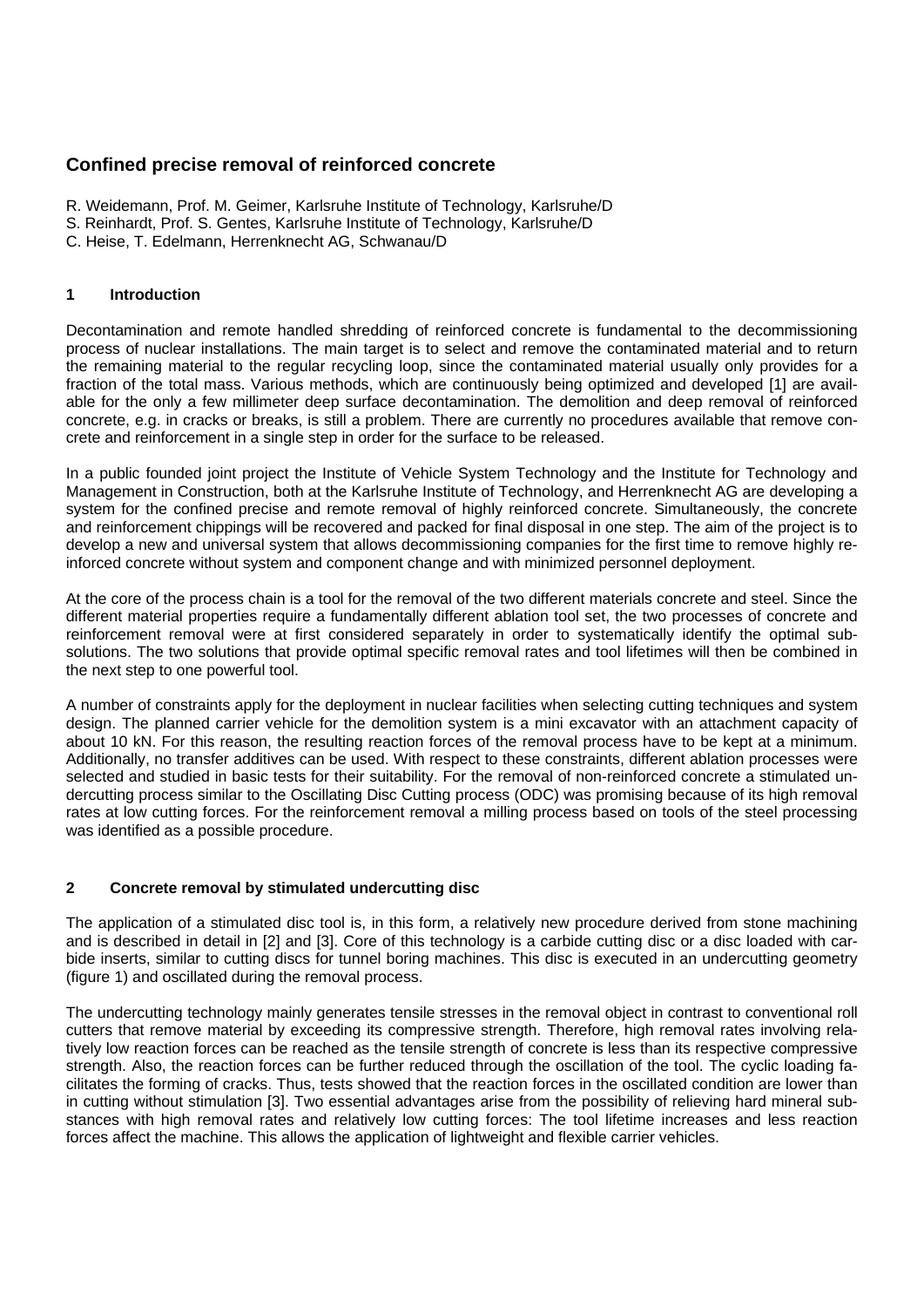

**Figure 1: Principle and example of a cutting tool of the Oscillating Disc Cutting method [3]** 

The suitability of the procedure for the specific removal of concrete structures has been reviewed with bench tests. These tests have shown that the cutting forces are within an acceptable range, even with relatively high feed rates and removal depths (figure 2). It is expected that the forces can be further reduced through an alignment of the process parameters. Furthermore, the quality of the generated surfaces is very good and thus the release without difficulty (figure 3).



**Figure 2: ODC cutting force curves The State Concrete Figure 3: ODC cutting surfaces** 

#### **3 Removal of reinforced concrete with cutting inserts**

Since the stimulated undercutting process is only applicable to the removal of brittle materials, a different procedure is required for treating reinforced areas. In the course of this progressing project different processes with geometrically defined and undefined cutting edges were considered. Since procedures with undefined cutting edges such as dry grinding generally work but with only very little removal rates, the applicability of millers with cutting inserts were further studied. Therefore, different cutting materials and process parameters have been tested on a test bench with detection of the cutting force (figure 4).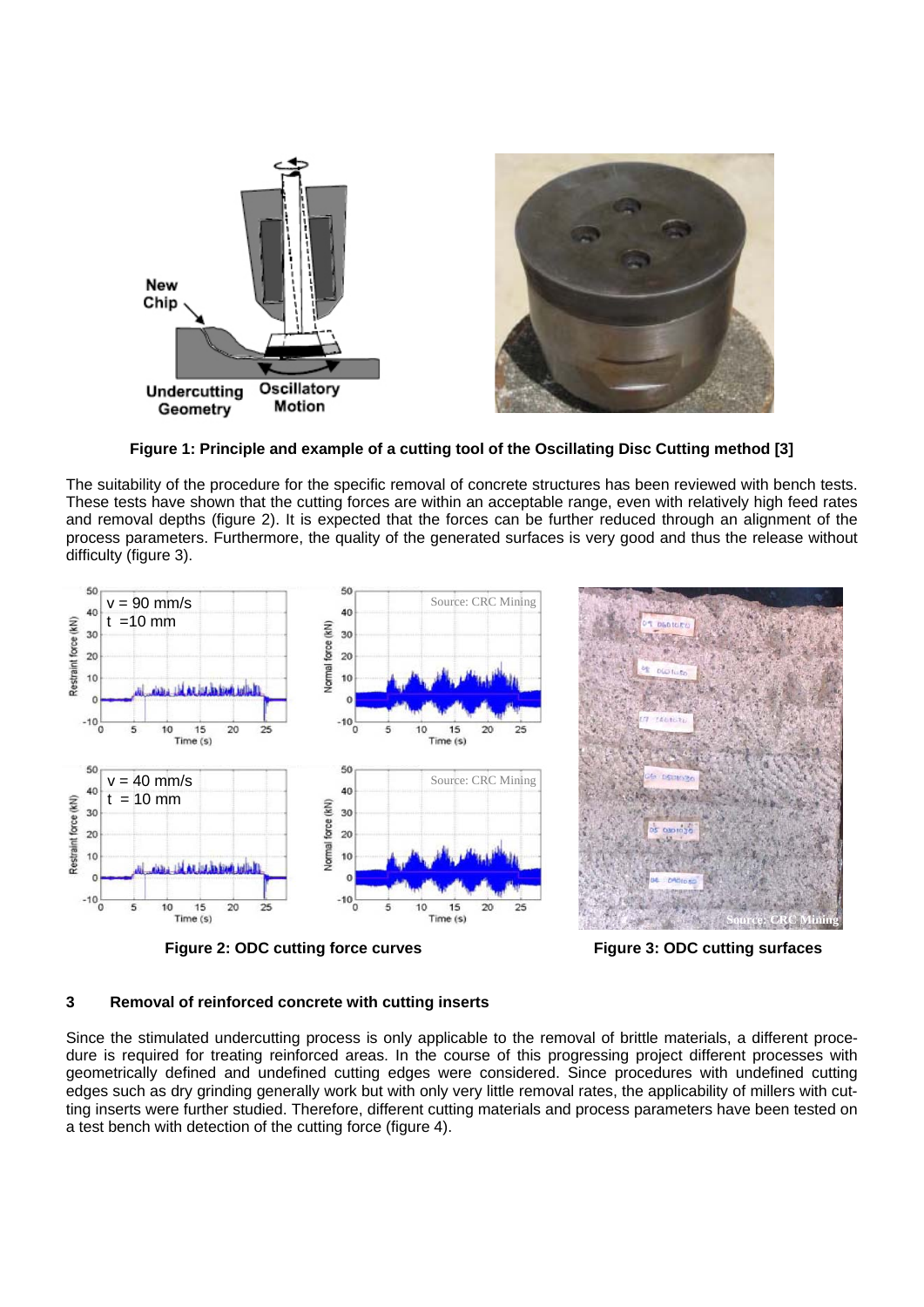

**Figure 4: Ablation test bench for milling tests** 

First tests with the cutting materials polycrystalline diamond (PCD), ceramic, and carbide and cubic crystalline boron nitride (CBN) have shown that PCD and ceramic are unsuitable for this task. However, different carbide- and CBN materials have shown promising process reliability with normal abrasive wear behaviour. As the CBN cutting inserts showed no advantages in the lifetime compared to the carbide materials but are more expensive, the further course of the project was directed towards the group of carbide materials.

| <b>Cutting material</b> | <b>Test result</b>                              |
|-------------------------|-------------------------------------------------|
| <b>PCD</b>              | Cutting failure because of high iron reactivity |
| Ceramic                 | Cutting failure because of exceeded pulse load  |
| Carbide                 | Normal abrasive wear behaviour                  |
| CBN                     | Normal abrasive wear behaviour                  |

The following test series aims at identifying the optimal process parameters and configuration of carbide materials in order to achieve the longest possible tool lifetime. First tests showed the connections between tool wear and the process parameters cutting speed, feed per insert, cutting depth, and cutting force (figure 5). Furthermore, the analysis of cutting forces showed that with progressive tool wear the cutting ability of the concrete remains largely intact but process forces in steel strongly increase. Different approaches for the lifetime prolongation of the cutting tool will be tested in future experiments.



**Figure 5: Connections between tool wear and process parameters**